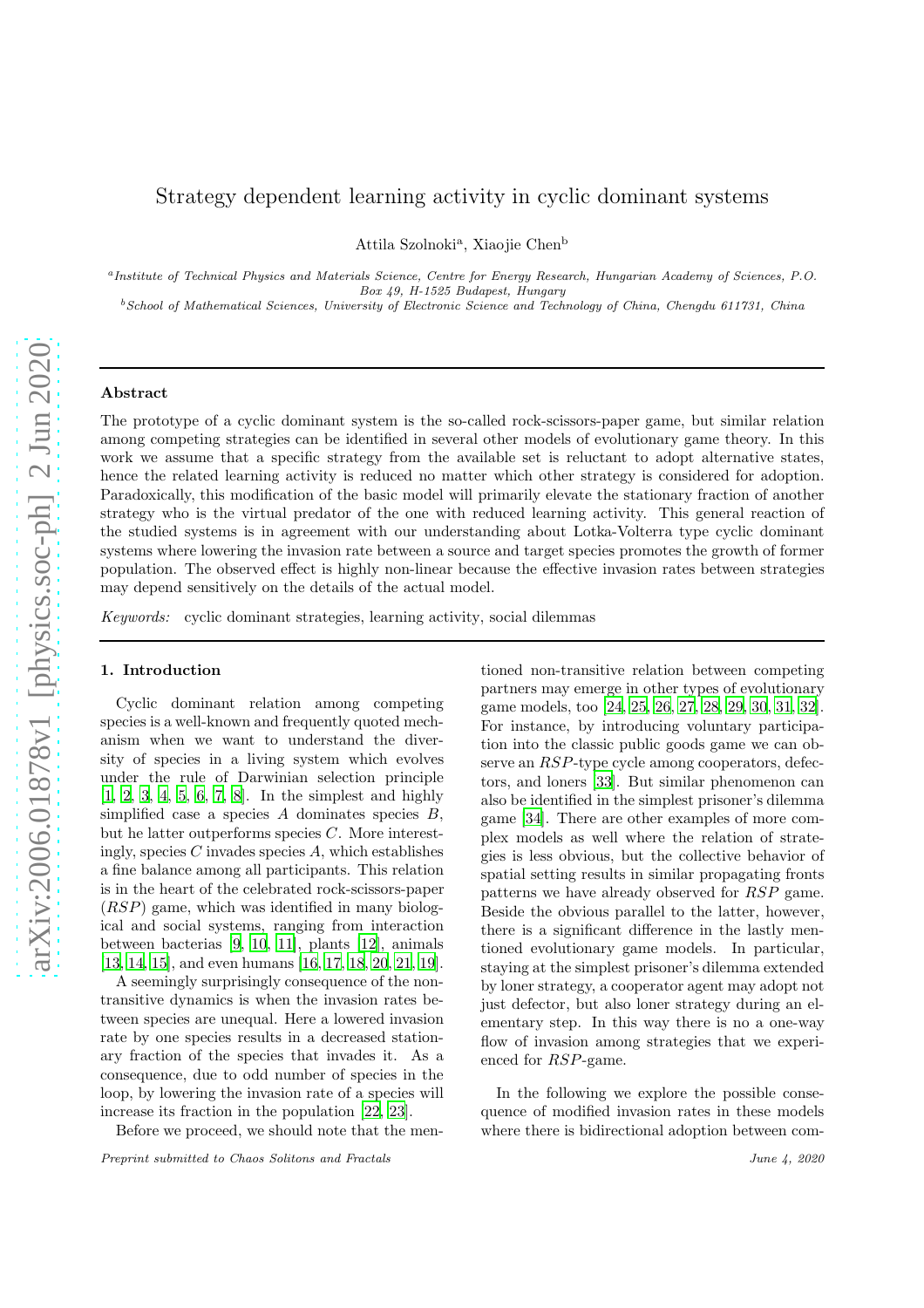peting strategies. Technically it can be done in the simplest way if we introduce a strategy-dependent learning activity. More precisely, we assume that a player who posses one of the strategies are reluctant to change their states and the usual payoffdifference driven adoption probability is multiplied by a constant factor to them. Our primary interest is to check how this intervention into the dynamical rule changes the stationary fractions of strategies.

In the next section we define the general scheme that is applied to specific models. After we study in detail the consequences for three previously suggested models where non-transitive relations were identified. Last we conclude with the summary of the results and a discussion of their implications.

# 2. Strategy-dependent learning activity in cyclically dominant systems

According to the general setup, we have at least three competing strategies who invade each other in a cyclic manner. This non-transitive relation between  $S_1, S_2$ , and  $S_3$  strategies is marked by a blue arrow in Fig. [1.](#page-1-0) According to the broadly accepted dynamical rule a player y having strategy  $s_y$  adopts the strategy of a neighboring player x who has  $s_x$ strategy with a probability driven by the payoff difference of the mentioned players:

$$
\Gamma(s_x \to s_y) = [1 + \exp(\Pi_{s_y} - \Pi_{s_x})/K]^{-1}.
$$
 (1)

Here  $\Pi_{s_x}$  and  $\Pi_{s_y}$  are the payoff values of related players who collected it by playing the actual game with their neighbors. Furthermore  $K$  noise parameter quantifies a certain level of uncertainty in strategy adoptions in a way that it is likely to adopt the strategy of a player who has higher payoff value, but the reversed process may also happen with a low probability.

As we have already stressed in the introduction, strategy invasion may happen in both directions between competing strategies that is a fundamental difference from the classic RSP game. Furthermore, we assume that players, having a specific strategy, are reluctant to change their state. In the mentioned plot  $S_3$  denotes this specific strategy. Accordingly, a player having  $S_3$  strategy adopts an alternative strategy with a probability  $w_l \cdot \Gamma$ , where Γ is the payoff difference driven adoption rate while  $0 < w_l \leq 1$  represents the learning activity of players following strategy  $S_3$ . This intervention into the microscopic rule is marked by dashed arrows in Fig. [1.](#page-1-0)

For easier reference in the relation of  $S_2$  and  $S_3$ we will call  $S_2$  as a "predator" and  $S_3$  as a "prey" strategy because in most of the cases  $S_2$  invades  $S_3$ . But we highlight that the direction of this invasion is not exclusive. Furthermore we note that the reduced learning activity players with  $S_3$  strategy is also valid between  $S_1$  and  $S_3$  strategy invasion that is marked by dashes arrows in the mentioned plot.



<span id="page-1-0"></span>Figure 1: General scheme of the model modification. In the basic model three strategies compete where there is an effective cyclic dominance between them, as signed by a blue arrow. In particular  $S_1$  invades  $S_2$ , who invades  $S_3$ , while the latter invades  $S_1$ . In the modified model  $S_3$  will adopt an external strategy with a reduced probability. This is marked by dashed arrows in the plot.

In the following we revisit three previously studied models where an effective cyclic dominance was revealed among the strategies who evolve according to an evolutionary game theory rule. In every case we briefly summarize the relation of competing strategies and explore the possible consequence of modified dynamical rule on the stationary fractions of competitors. Notably, the game is played on a square grid, but the results remain intact if we apply alternative interaction graphs. For proper comparison with previous results we apply  $K = 0.1$ value for all discussed cases, but naturally our observations are not restricted to this noise level. Further details of Monte Carlo simulations including system sizes, relaxation and measuring time will be specifically provided to each case.

## 2.1. Case study 1: Prisoner's dilemma with loners

We first consider the traditional prisoner's dilemma game where beside cooperator  $(C)$  and defector  $(D)$  strategies loners  $(L)$  are also involved [\[34](#page-8-21)]. The payoff of the mentioned strategies is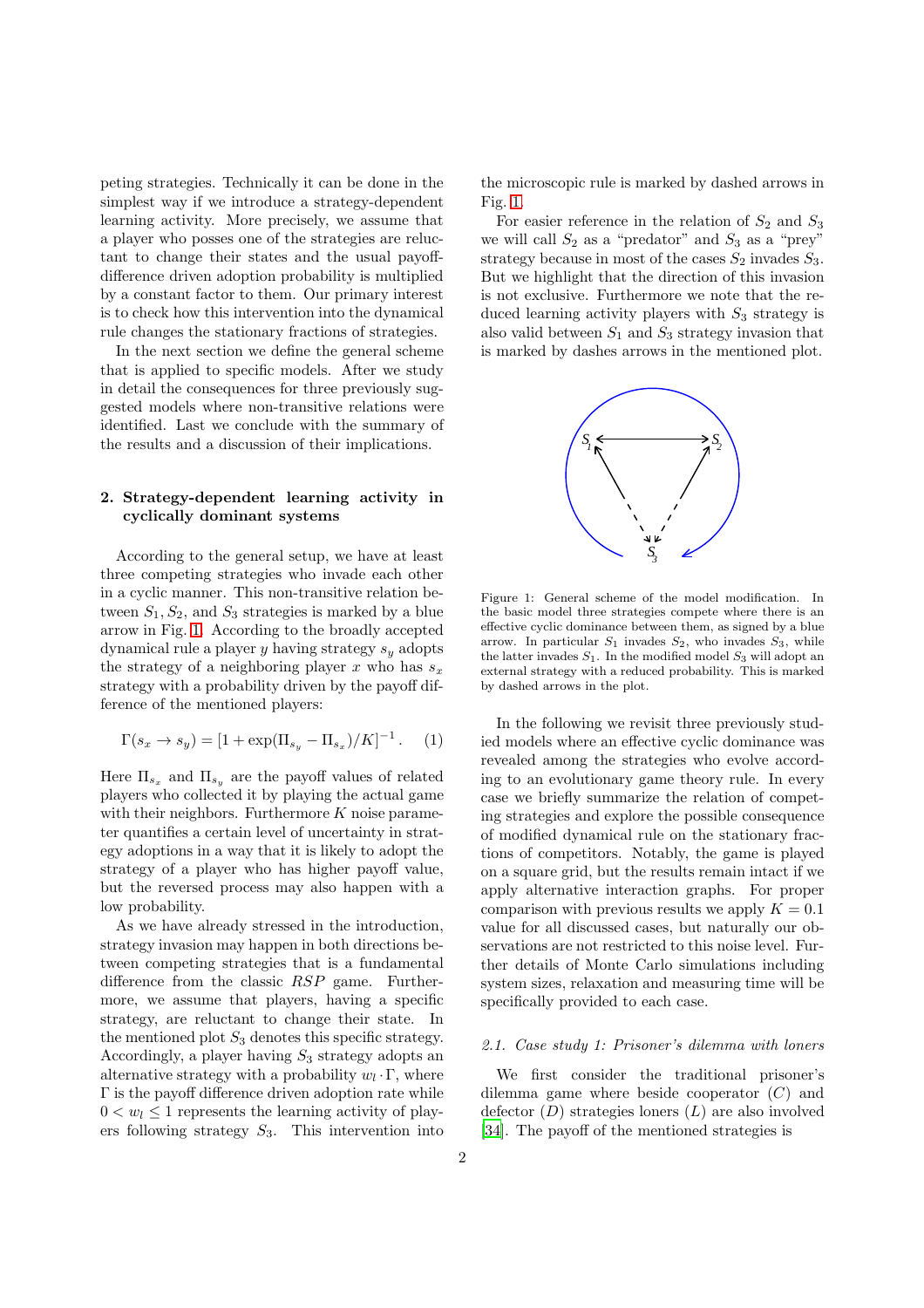

<span id="page-2-0"></span>Figure 2: Improvement of "predator" strategy in dependence of loner's payoff at  $T = 1.1$  in prisoner's dilemma game where cooperators and defectors compete with loners. The applied  $w_l$  learning activities for a specified strategy are marked in the figure legends. For example in panel (a) cooperators are forced to adopt external strategies with lower probabilities. As a response, the fraction of defectors increases as we decrease the value of  $w_l$ . The upper plot marks the ranks of strategies, where defectors beat cooperators who beat loners, etc. We note that the improvement of predator strategy is only valid if the three-strategy state is maintained. At small  $\sigma$  in panel (b) or at large  $\sigma$  in panel (c) the system leaves the cyclically dominant solution.

$$
\begin{array}{c|cccc}\n & D & C & L \\
\hline\nD & 0 & T & \sigma \\
C & 0 & 1 & \sigma \\
L & \sigma & \sigma & \sigma\n\end{array}
$$

In this model beside the temptation to defect  $(T)$ the key parameter is  $\sigma$  that determines a loner's and its partner's payoff. According to previous observations the presence of risk averse loners introduce a cyclic dominance among competitors which help the system to avoid the expected tragedy of the commons state. More precisely, while defectors do better than cooperators, but they are unable to exploit loners. On the other hand, cooperators can help each other better than loners, which establishes the mentioned non-transitive relation.

When we apply a reduced learning activity to players who carry a specific strategy then the stationary faction of competing strategies change. In Figure [2](#page-2-0) we have summarized the most important effects where each panel shows the consequence when a certain strategy is "protected" by a lowered invasion rate. For example in panel (a) cooperators are reluctant to change, still the most rewarded players are defectors, who are the "predators" of C strategy in the cyclic loop. The figure shows the stationary fraction in dependence of loner's payoff for different strategy learning activity as indicated in the legend, where the largest change can be observed for small  $w_l$  values. Notably, neither  $f_C$  nor  $f_L$  growth in response to lower  $w_l$  values of cooperators. Actually, the opposite is true, the fractions of the mentioned strategies decrease due to the conservation law of total strategy number.

Similar behavior can be seen in panel (b) where defectors are reluctant to change, but loners enjoy this intervention into the model dynamics. Here, at low  $\sigma$  values we can see that the described increment of  $f<sub>L</sub>$  is not valid anymore, but this is because the system leaves the three-strategy state at this parameter value. Consequently the argument, which is based on the cyclic loop of ranks, cannot be applied anymore. In the last panel loners adopts external strategy with a lowered probability that elevates the general cooperation level. But this effect vanishes at large  $\sigma$  values when the cyclically dominant solution is not valid anymore.

For the requested accuracy of data we have used  $L \times L = 800 \times 800$  system size where  $4 \cdot 10^5$  Monte Carlo steps (MCS) were applied to reach the stationary state at a given parameter value and we averaged stationary data over another  $6 \cdot 10^5$  MCSs.

In Fig. [3](#page-3-0) we have plotted the mentioned "predator" strategy fractions for the three different cases as a function of  $w_l$  value. All curves indicate clearly that the portion of "predator" strategy increases continuously by lowering the  $w_l$  of "prey" strategy. This observation is valid until the three-strategy solution remains stable. The latter is not fulfilled at low  $w_l$  values for  $f_D$  curve where loners die out and cooperators and defectors coexist. Notably the applied  $T = 1.1$  value would be too high for their coexistence in the traditional model, but the lowered  $w_l$  value shifts the balance for the benefit of cooperator strategy.

Summing up, in the simplest evolutionary game theory model where the applied payoff values indi-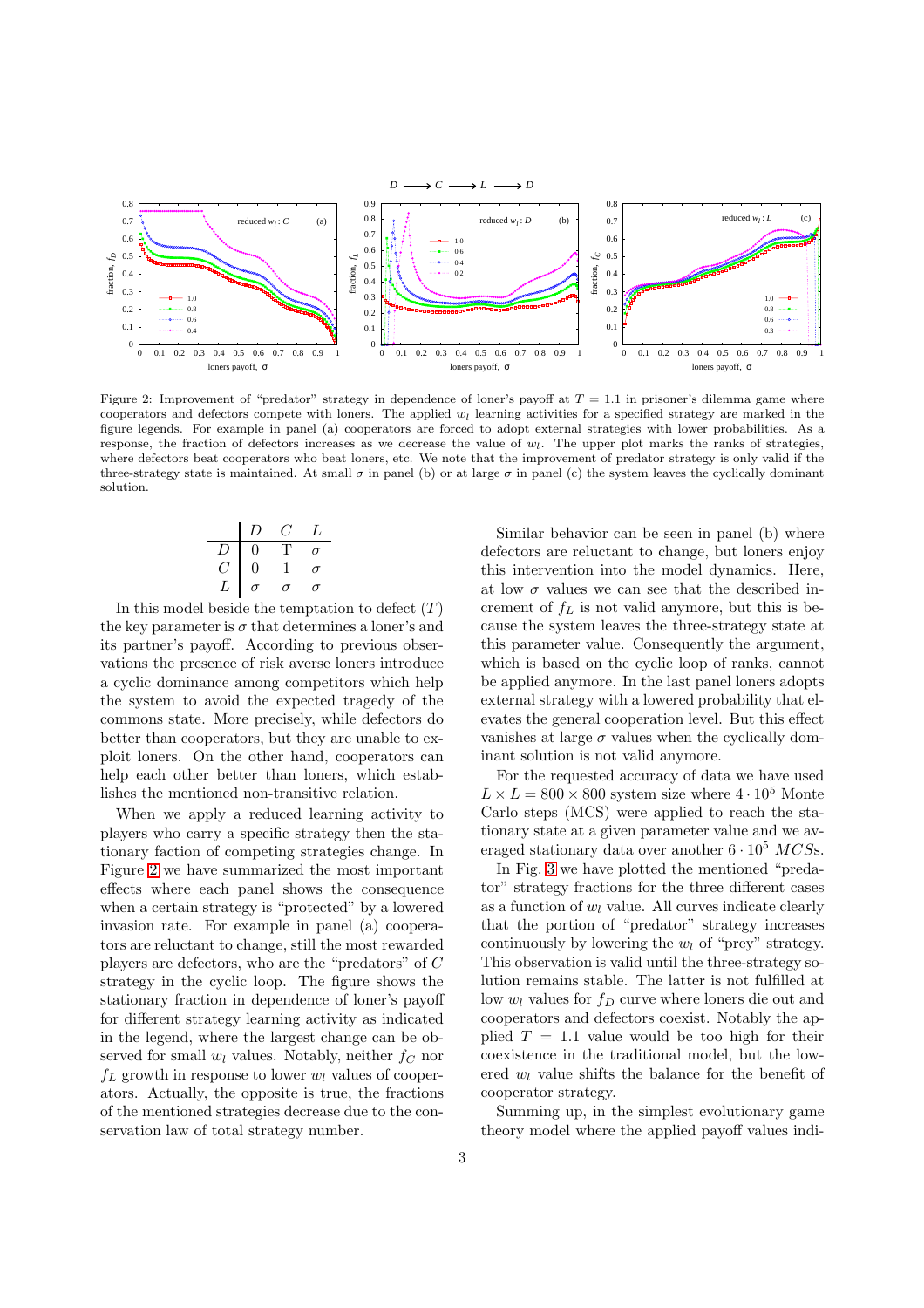

<span id="page-3-0"></span>Figure 3: Stationary fraction of "predator" strategies in dependence of the learning activity of their related "prey" strategies. It is a general phenomenon that a lower  $w_l$  of "prey" strategy results in a higher stationary fraction of its "predator" strategy if the system remains in the threestrategy cyclically dominant solution. If it is not fulfilled then a two-strategy solution is still possible, as it is illustrated for  $f_D$  curve at small  $w_l$  values. The cost of loners is  $\sigma = 0.7$  for  $f_C$ , 0.8 for  $f_L$ , and 0.85 for  $f_D$  curve while  $T=1.1$  for all cases.

cate a cyclic loop among competing strategies the introduction of reduced strategy learning activity results in a similar system reaction we previously observed for the traditional RSP model where invasion was only possible in a directed way.

# 2.2. Case study 2: Conditional cooperators and defectors with deceitful defectors

In our next example we stay at prisoner's dilemma game but introduce more sophisticated strategies [\[35\]](#page-8-22). Here, beside pure defectors  $(D)$  we have conditional cooperators  $(C)$  who successfully detect defection with probability p and avoid being exploited. As a tactical response, we allow some defectors to hide their proper face and deceive cooperator players. They are called deceitful defectors  $(X)$  who can still exploit cooperator mates. Of course there is no free lunch, hence deceitful strategy should bear an extra cost of successful hide. The applied payoff matrix is the following:

|                |           | €Ž.            | $\boldsymbol{X}$ |
|----------------|-----------|----------------|------------------|
| D              | $\Omega$  |                |                  |
| C              | 0/S       |                | ۰,               |
| $\overline{X}$ | $-\gamma$ | $(T - \gamma)$ | -1               |

where  $\gamma$  denotes the mentioned extra cost for strategy  $X$ , while  $T$  (temptation to defect) and S (sucker's payoff) are the usual free parameters of the traditional prisoner's dilemma game. For the proper comparison with previous results, but without loosing generality, we apply  $T = 1.3$  and  $S = -0.3$  in the following. Importantly, a cooperator successfully recognizes pure defectors with probability p, hence in this case the zero value is used in the second row, first column when a  $C$  player meets with a D player. With probability  $1 - p$ , however, a C player fails to uncover bad intention, hence the usual S value should be considered.

A previous work revealed that the mentioned strategies are capable to form a cyclically dominant loop if the detecting probability  $p$  is not too small and the cost of hiding  $\gamma$  is not too large. [\[35](#page-8-22)]. An interesting observation was that deceitful behavior fares better if it is costly, which was an excellence consequence of cyclically dominant ranks of the mentioned strategies. In particular, the increased  $\gamma$  value would be believed to weaken strategy  $X$ , still the biggest looser is its "predator" strategy, which is D. Indeed, in this model at reasonably high  $p$  value conditional cooperators outperform pure defectors who dominate deceitful defectors who should bear the extra cost. But the latter pays when an  $X$  player meets with a  $C$  player.

In our present work we study how the mentioned cyclic loop influences the stationary fractions of strategies when one of them is technically "strengthened" by a smaller transition rate. According to the naïve expectation a reduced learning activity helps these players to keep their strategies longer hence a time average of their fractions will grow. As we will demonstrate, however, this is not the case and the observed behavior is strongly related to the non-transitive ranks of competitor strategies.

But before we proceed we clarify the technical details of simulations. Again, for proper comparison we applied square grid interaction topology with  $L \times L = 3000 \times 3000$  system size, where typically  $5 \cdot 10^5$  MCSs were applied for relaxation, but conceptually similar behavior can be also observed in other graphs. Notably, the unusual large system size was necessary to reach the proper cyclically dominant solution from a random initial condition at every parameter values.

Our key observations are summarized in Fig. [4,](#page-4-0) where we plotted how the frequency of the specific "predator" strategy changes in dependence of hiding cost  $\gamma$  when the related "prey" strategy uses a reduced learning activity. As for the previous model, on the top of this figure we have displayed the proper ranks of strategies. Based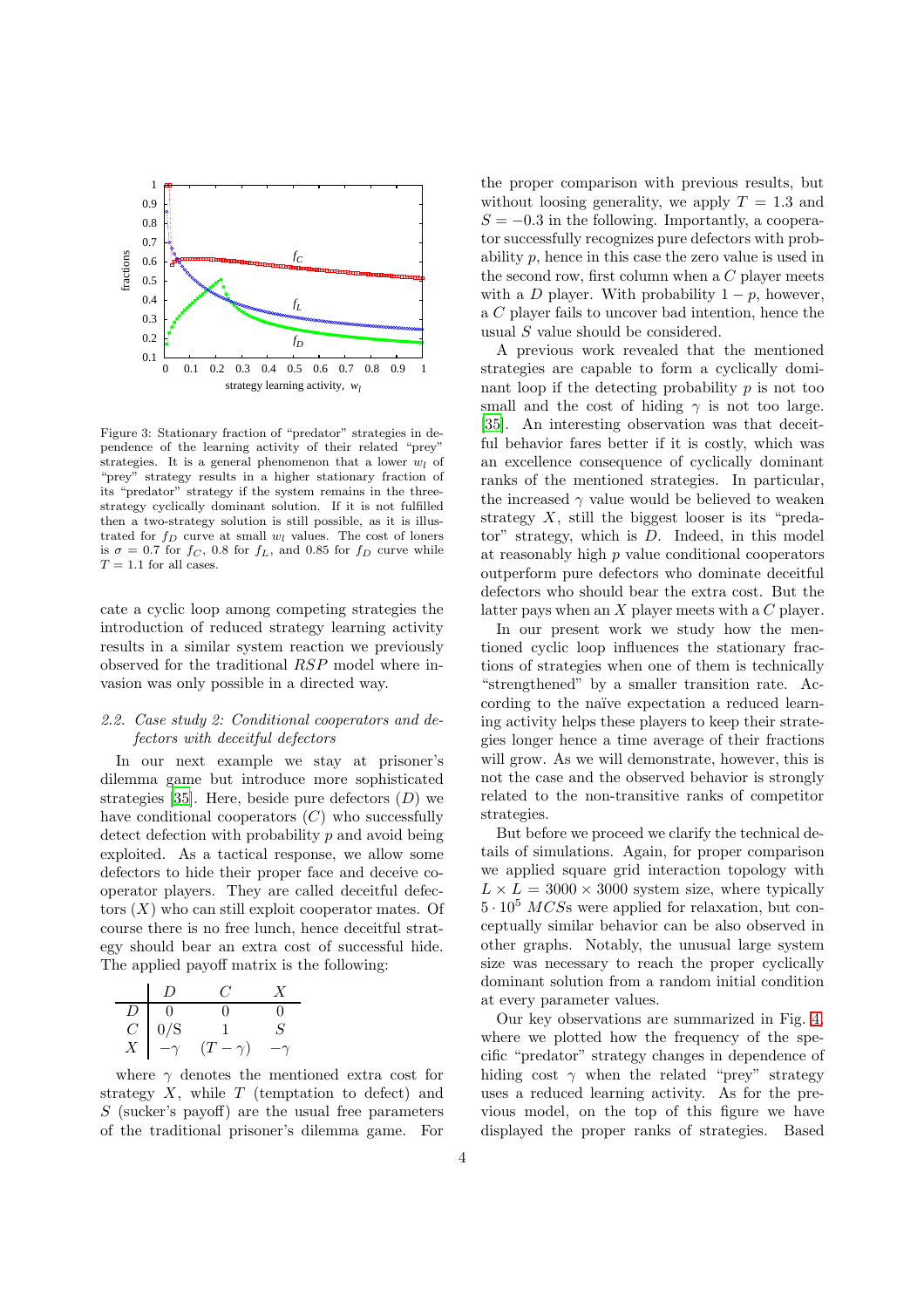

<span id="page-4-0"></span>Figure 4: Improvement of "predator" strategy as a function of cost of deceitful defectors. In this model pure defectors (D), conditional cooperators (C), and deceitful defectors (X) compete. The latter has to bear an extra cost  $\gamma$  to hide its proper strategy. The ranks of strategies are indicated on the top of the plot. Similarly to the previous model the "predator" strategy enjoys the reduced learning activity of related "prey" strategy. The latter strategy is marked in every panel. The enhanced "predator" abundance remains valid until the system remains in the three-strategy state, where cyclic dominance is maintained. Parameters are  $T = 1.3$ ,  $S = -0.3$ , and  $p = 0.8$  where the latter is the probability that a conditional cooperator correctly identifies pure defectors and avoid being exploited by them.

on this it becomes clear why a reduced learning activity supports primarily the related "predator" strategy even if this decreased invasion rate is applied for both directions of other external strategies. This symmetry, however, which was highlighted by dashed arrows in Fig. [1,](#page-1-0) becomes marginal in the presence of cyclic loop. The latter is proved to be so strong circumstance that we practically observe similar system reaction to those were previously reported for uni-directional invasions in the framework of RSP game.

In particular, as it is shown in panel (a), when deceitful defectors are supported by keeping their state via reduced  $w_l$ , then the fraction of pure defectors will increase significantly. Similarly, panel (b) illustrates that the unambiguous victor of reduced learning activity of cooperators is deceitful defectors. This effect becomes invalid only for high  $\gamma$  cost values where the system leaves the cyclically dominant three-strategy solution and only conditional cooperators coexist with deceitful defectors. Last, panel (c) shows the system reaction when defectors adopts other strategies with reduced probability. Here the increment of conditional cooperators seem to be modest, but our goal was to present results obtained at identical  $p$  value for all panels. Indeed, higher growth of  $f_C$  can be observed at other parameter values.

Our next plot, shown in Fig. [5,](#page-4-1) illustrates how the frequency of "predator" strategy changes as we decrease the learning activity of "prey" strategy. This behavior is in agreement with the one we previously observed for the other model. More precisely, the more we "support" a prey strategy to keep its state, the better is for the related "predator" partner. Hence lower  $w_l$  is beneficial for involved "predators" except the small  $w_l$  interval where the system evolves to a non-cyclical solution. The message, however, is clear: even if we apply more sophisticated strategies in the original prisoner's dilemma, if a closed loop of ranks emerges then we can observe system reaction similar to the simplest RSP game.



<span id="page-4-1"></span>Figure 5: Stationary fraction of "predator" strategies in dependence of the learning activity of their related "prey" strategies in the conditional cooperator – deceitful defector model. Similarly to the previous model lower  $w_l$  of "prey" strategy provides a higher stationary fraction for its "predator" strategy until the three-strategy cyclically dominant solution remains stable. The extra cost of deceitful defectors is  $\gamma = 0.28$  for  $f_C$ , and for  $f_D$ , while  $\gamma = 0.15$  for  $f_X$ . Other parameters are  $T = 1.3, S = -0.3$ , and  $p = 0.8$ .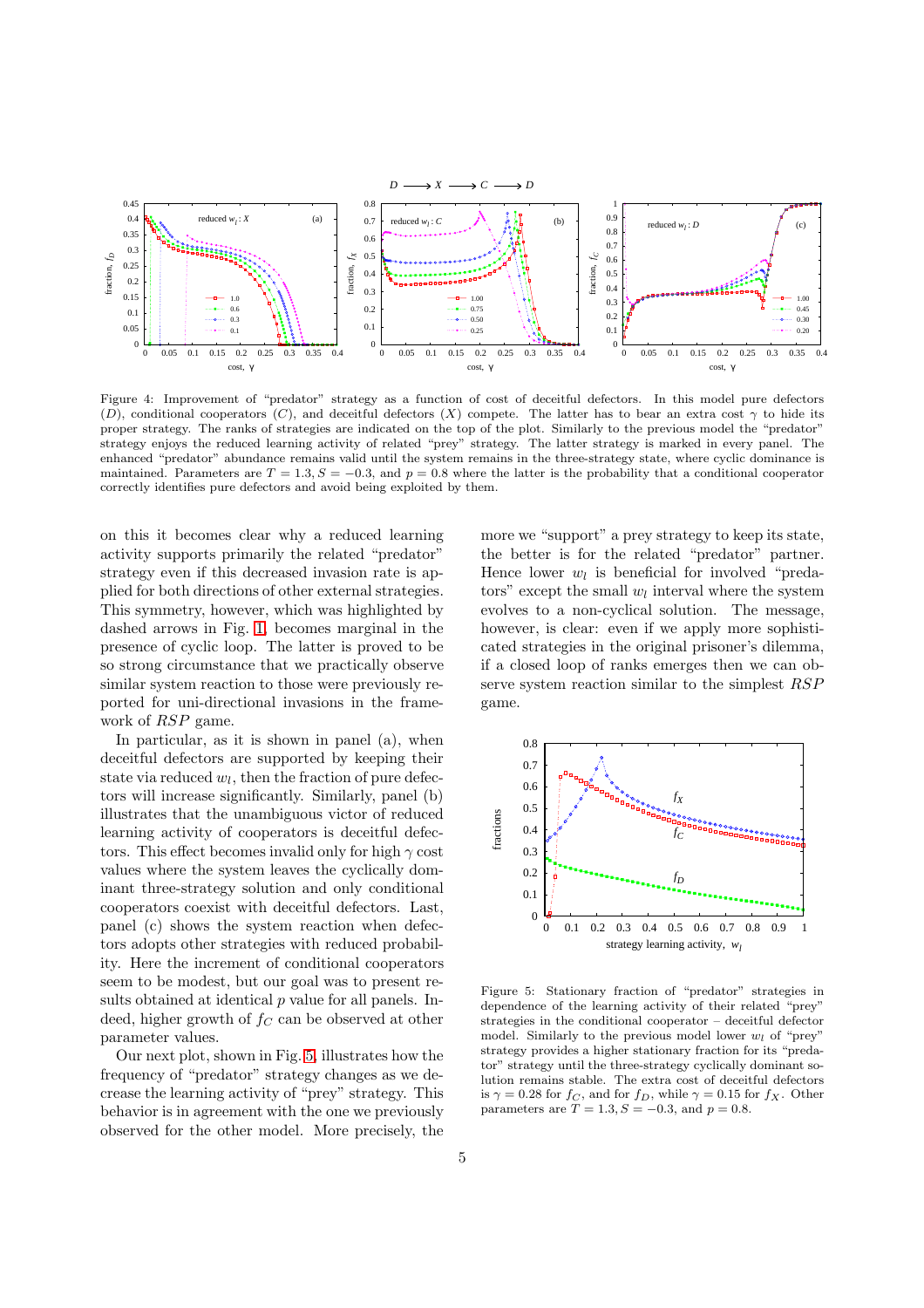## 2.3. Case study 3: Multi-cycles with informed strategies

Our last example is related to a system where more than three strategies are available, and not only one, but two independent solutions possess cyclic loop [\[36\]](#page-8-23). Here, beside unconditional cooperators  $(C)$  and unconditional defectors  $(D)$  we have the so-called informed strategies who make special effort to explore others intention or hide their real goal. In particular, informed cooperators  $(I_C)$  are capable to recognize correctly a partner's intention and cooperate with other cooperators while avoid being exploited by all types of defectors. Consequently, its appropriate defector version, called as informed defector  $(I_D)$ , can only deceive unconditional cooperators. These two strategies make a special effort for additional information, which fact is considered via an extra cost. The corresponding payoff matrix is

|                | C !          | $\prime$    | $I_C$        | Ιn  |
|----------------|--------------|-------------|--------------|-----|
| $\overline{C}$ | R            | S           |              | -S  |
| D              | T            | Ρ           | $^{\circ}$   | P   |
| $I_C$          | $R-\epsilon$ | $-\epsilon$ | $R-\epsilon$ | — F |
| $I_D$          | $T-\epsilon$ | $-\epsilon$ | $-\epsilon$  |     |

Here  $\epsilon$  denotes the mentioned extra cost for additional information while the rest of parameters are identical those of the traditional prisoner's dilemma game. One may claim some conceptual parallel with the model discussed in previous case study, but here we have a significantly richer system behavior. More precisely, two independent solutions may emerge which are characterized by a closed loop of strategy rank. For example, a solution with the effective invasion  $I_C \rightarrow D \rightarrow C \rightarrow I_C$ and an alternative triplet with the directed loop of  $I_C \to I_D \to C \to I_C$  can also be detected. Notably, these triplets behave as a defensive alliance against an external strategy. For example, if a player of  $I_C$  attacks a pure cooperator or defector player of  $(I_C + D + C)$  triplet then  $I_C$  is capable to invade the external aggressor.

Interestingly, the outcome of the battle of these triplets depends on how intensive the invasion flow within a certain triplet. For example, if the strategy exchange within the  $(I_C+D+C)$  loop is faster than the average invasion rate within the  $(I_C + I_D + C)$ loop than the former alliance prevails [\[36](#page-8-23)]. This is a general phenomenon of models where strategy alliances compete in a multi-state system [\[37,](#page-8-24) [38,](#page-8-25) [39,](#page-8-26) [40\]](#page-8-27).

Next we explore the possible consequence of a strategy-dependent learning activity where the referred strategy may be member of two competing loops. To allow the proper comparison with previous results we follow earlier parametrization, namely  $T = 1 + r, S = -r, R = 1$ , while  $P = -p$ . In this way parameter  $r$  denotes the strength of the dilemma and the measure of  $p$  allows different alliances to dominate the system. Furthermore the applied additional cost of informed strategies was fixed at  $\epsilon = 0.3$ . During the simulations we have used lattice size up to  $4000 \times 4000$  to obtain the reliable solution that is valid in the large-size limit. The applied typical relaxation time was between  $10^5 - 10^6$  MCSs.

We first present results obtained in the light punishment ( $p = 0.3$ ) region where normally ( $D + C +$  $I_C$ ) alliance dominate. The results, summarized in Fig. [6,](#page-6-0) are in excellent agreement with the behavior we have observed for simpler systems previously. Namely, in every cases when the learning activity of a specific strategy is modified then the fraction of related "predator" strategy growths independently of the strength of dilemma. In particular strategy C benefits from reduced  $w_l$  of  $I_C$ , shown in panel (a). In the next panel D enjoys the lowered learning activity of strategy  $C$ , and finally  $I_C$  gains from the low  $w_l$  values of  $D$  players. Evidently the measure of enhanced frequency of the specific "predator" strategy depends sensitively on the strength of dilemma  $(r)$  and the actual pair of "predatorprey" interaction. For example, we have to decrease  $w_l$  to low values to present visible improvement of  $I_{C}$ , while to increase  $f_{D}$  was already feasible even at much significantly higher  $w_l$  values of strategy D. It is because the effective invasion rate between strategies depends not only the learning activity, but also on the highly non-linear payoff difference of competing partners.

To close our last case study we present results obtained at harsh punishment value where the other triplet dominates in the original model. Based on our previous experience with simpler systems and the low-punishment version of present model, the results summarized in Fig. [7](#page-6-1) are in comforting agreement with our expectation. Namely, the argument that is built on "predator–prey" relation of strategy pairs originated from cyclic dominance is so strong ingredient of the model that overcomes any other details of dynamical rule change. That is even if the intervention onto the learning activity ensures a symmetrical change toward both direc-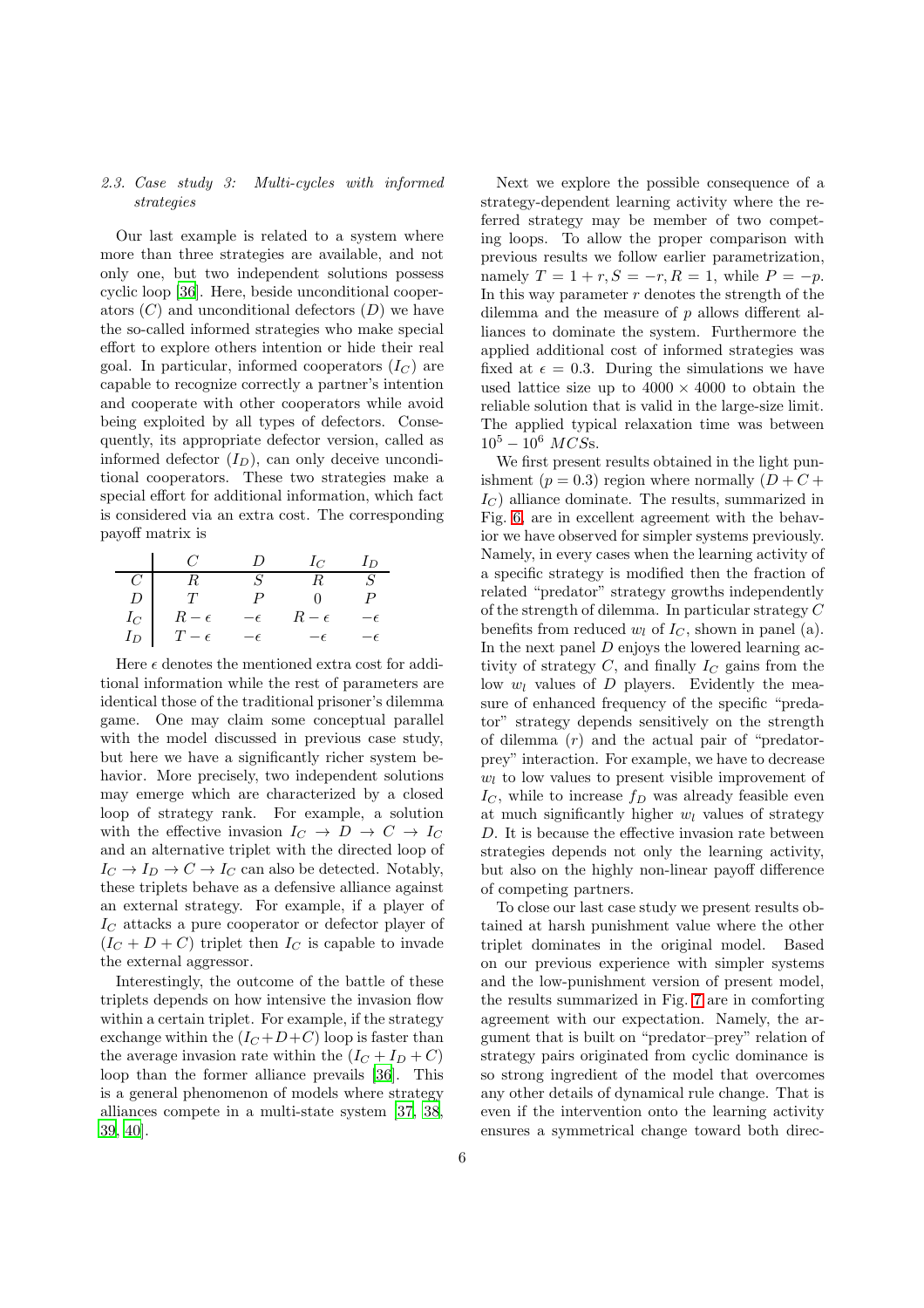

<span id="page-6-0"></span>Figure 6: Improvement of "predator" strategy as a function of dilemma strength in the model where pure cooperator and defector strategies compete with informed cooperators. The ranks of strategies are indicated on the top of the plot, while the applied  $w_l$  values are denoted in the legend. All panels illustrate clearly that the impact of reduced learning activity on the abundance of "predator" strategy is a general phenomenon. The value of punishment is  $P = -0.3$ , while the additional cost of informed cooperators is  $\epsilon = 0.3$  for all cases.



<span id="page-6-1"></span>Figure 7: Improvement of "predator" strategy as a function of dilemma strength in the model where both pure and informed strategies are present. Here the value of punishment is  $P = -0.7$  which allows another cyclically dominant solution to emerge. The involved strategies and their ranks are indicated on the top of the plot. As usual, the applied  $w_l$  values for the specific strategy are denoted in the legend. The additional cost of informed cooperators and informed defectors is  $\epsilon = 0.3$  for all cases.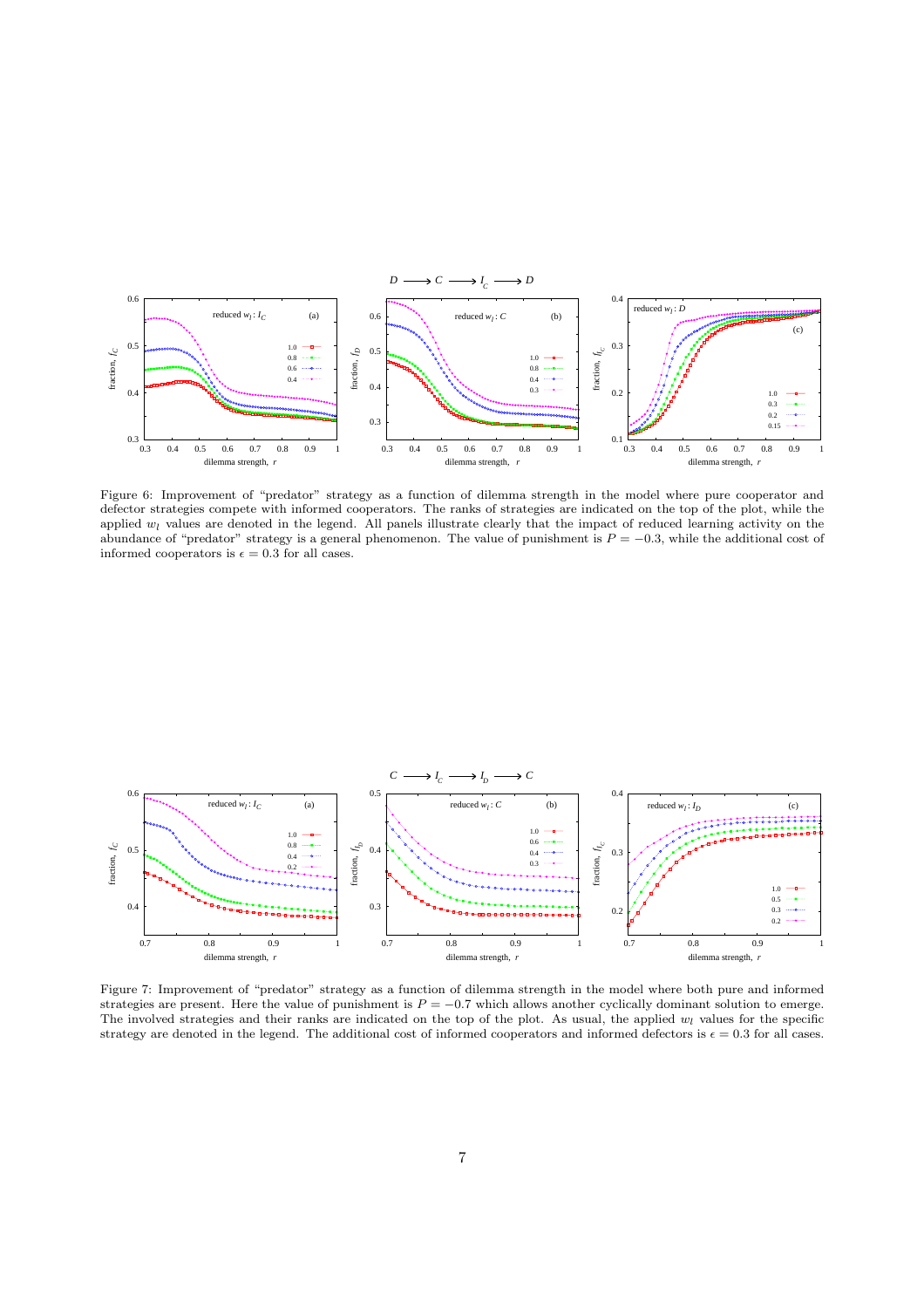tions, but the system reaction recalls those behavior that was previously observed for uni-directional invasion rule. In this way, as shown in panel (a), pure C benefits from modified  $I_C$  learning activity, while pure  $D$  enjoys reduced  $C$  learning. Last, as illustrated in panel (c), the success of  $I_C$  requires a modified D's learning rule.

#### 3. Conclusions

We would like to stress that non-transitive relations among competing strategies are more widespread than one may naïvely expected and they are not restricted to the Lotka-Volterra-, or RSPtype systems [\[41,](#page-8-28) [42,](#page-8-29) [43,](#page-8-30) [44,](#page-8-31) [45](#page-8-32), [46](#page-8-33), [47](#page-8-34)], but can be potentially found in broader range of evolutionary game models [\[48](#page-8-35), [49,](#page-8-36) [50](#page-8-37), [51,](#page-8-38) [52,](#page-8-39) [53](#page-8-40), [54\]](#page-8-41). In general, when we increase the number of available strategies the mentioned relation among competitors emerges almost inevitably [\[55,](#page-9-0) [56,](#page-9-1) [57\]](#page-9-2). This is why it is crucial to clarify whether it is possible to transfer our knowledge about cyclic-dominant systems to broader models where the strategy invasion happens in both directions.

In our present work we have explored how the cyclic dominance that emerges as an effective relation between strategies influence the stationary fractions when invasion rates are modified via the microscopic adoption rule. Interestingly we have done it in a symmetric manner because the original adoption probabilities of other external strategies are reduced uniformly. In this way not just the "predator–prey" transition is weakened, but also the learning rate from alternative strategies, too.

Despite the obvious difference from the dynamical rule of Lotka-Volterra-type systems the intervention into learning rates of strategies of a social dilemma result in conceptually similar system reaction we have already observed for the former system. We have illustrated this behavior for different models starting from the simplest, where cooperators and defectors compete with loner, to more complex systems where more than three strategies are available and they are more sophisticated than unconditional strategies.

Our observations are clear and show toward the same direction. Namely, the presence of cyclic dominance among competitors is a very strong condition that dominates the system behavior no matter invasions may happen to both directions in the loop. Consequently, when we want to reinforce a strategy

by making harder to change its state then we support its "predator" strategy unintentionally. The more we suppress a specific learning activity of an agent or species the better will benefit from it by an alternative partner. This fact should be considered in every ecological or human systems when our goal is to modify the portions of system members by an intervention into the microscopic process [\[58](#page-9-3), [59,](#page-9-4) [60,](#page-9-5) [61\]](#page-9-6).

This research was supported by the Hungarian National Research Fund (Grant K-120785) and by the National Natural Science Foundation of China (Grants No. 61976048 and No. 61503062).

### References

- <span id="page-7-0"></span>[1] A. Szolnoki, M. Mobilia, L.-L. Jiang, B. Szczesny, A. M. Rucklidge, M. Perc, Cyclic dominance in evolutionary games: a review, J. R. Soc. Interface 11 (2014) 20140735.
- <span id="page-7-1"></span>[2] E. Frey, Evolutionary game theory: Theoretical concepts and applications to microbial communities, Physica A 389 (2010) 4265–4298.
- <span id="page-7-2"></span>[3] M. Mobilia, Oscillatory dynamics in rock-paper-scissors games with mutations, J. Theor. Biol. 264 (2010) 1–10.
- <span id="page-7-3"></span>[4] J. Park, Biodiversity in the cyclic competition system of three species according to the emergence of mutant species, Chaos 28 (2018) 053111.
- <span id="page-7-4"></span>[5] T. Nagatani, G. Ichinose, K. i. Tainaka, Heterogeneous network promotes species coexistence: metapopulation model for rock-paper-scissors game, Sci. Rep. 8 (2018) 7094.
- <span id="page-7-5"></span>[6] P. P. Avelino, D. Bazeia, L. Losano, J. Menezes, B. F. de Oliveira, Spatial patterns and biodiversity in off-lattice simulations of a cyclic three-species Lotka-Volterra model, EPL 121 (2018) 48003.
- <span id="page-7-6"></span>[7] A. F. Lütz, A. Cazaubiel, J. J. Arenzon, Cyclic Competition and Percolation in Grouping Predator-Prey Populations, Games 8 (2017) 10.
- <span id="page-7-7"></span>[8] M. A. Amaral, M. A. Javarone, Heterogeneity in evolutionary games: an analysis of the risk perception, Proc. R. Soc. A 478 (2020) 20200116.
- <span id="page-7-8"></span>[9] C. E. Paquin, J. Adams, Relative fitness can decrease in evolving asexual populations of S. cerevisiae, Nature 306 (1983) 368–371.
- <span id="page-7-9"></span>[10] B. Kerr, M. A. Riley, M. W. Feldman, B. J. M. Bohannan, Local dispersal promotes biodiversity in a reallife game of rock-paper-scissors, Nature 418 (2002) 171– 174.
- <span id="page-7-10"></span>[11] J. Kosakowski, P. Verma, S. Sengupta, P. G. Higgs, The evolution of antibiotic production rate in a spatial model of bacterial competition, PLoS ONE 13 (2018) e0205202.
- <span id="page-7-11"></span>[12] D. D. Cameron, A. White, J. Antonovics, Parasitegrass-forb interactions and rock-paper-scissor dynamics: predicting the effects of the parasitic plant Rhinanthus minor on host plant communities, J. Ecol. 97 (2009) 1311–1319.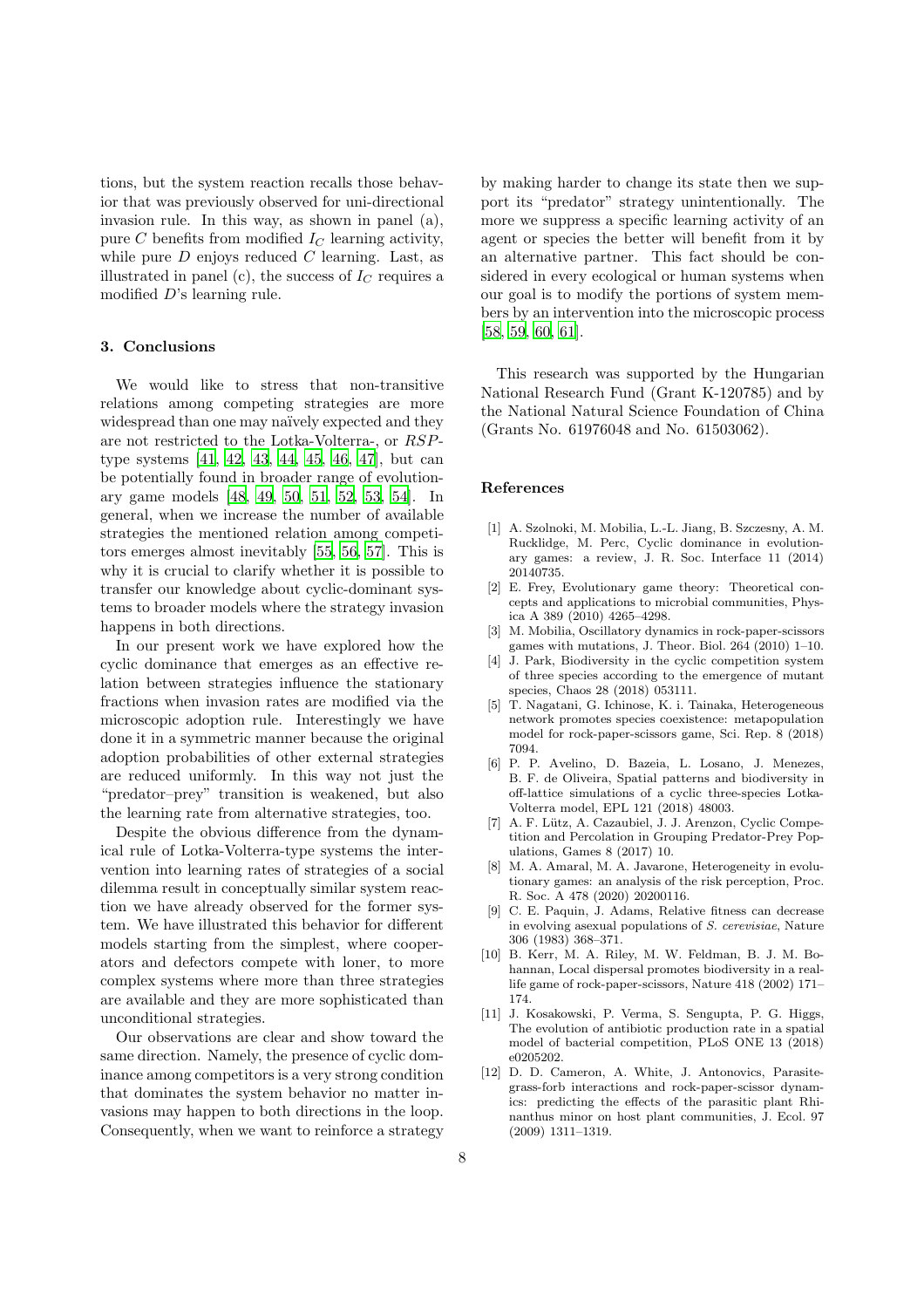- <span id="page-8-0"></span>[13] L. W. Buss, J. B. C. Jackson, Competitive networks: Nontransitive competitive relationships in cryptic coral reef environments, Am. Nat. 113 (1979) 223–234.
- <span id="page-8-1"></span>[14] B. Sinervo, C. M. Lively, The rock-paper-scissors game and the evolution of alternative male strategies, Nature 380 (1996) 240–243.
- <span id="page-8-2"></span>[15] C. Guill, B. Drossel, W. Just, E. Carmack, A threespecies model explaining cyclic dominance of Pacific salmon, J. Theor. Biol. 276 (2011) 16–21.
- <span id="page-8-3"></span>[16] M. Mobilia, A. M. Rucklidge, B. Szczesny, The Influence of Mobility Rate on Spiral Waves in Spatial Rock-Paper-Scissors Games, Games 7 (2016) 24.
- <span id="page-8-4"></span>[17] H. Guo, Z. Song, S. Gecek, X. Li, M. Jusup, M. Perc, Y. Moreno, S. Boccaletti, Z. Wang, A novel route to cyclic dominance in voluntary social dilemmas, J. R. Soc. Interface 17 (2019) 20190789.
- <span id="page-8-5"></span>[18] A. Szolnoki, X. Chen, Gradual learning supports cooperation in spatial prisoner's dilemma game, Chaos, Solitons and Fractals 130 (2020) 109447.
- <span id="page-8-8"></span>[19] K. Li, Z. Wei, R. Cong, Sentiment contagion dilutes prisoners dilemmas on social networks, EPL 128 (2020) 38002.
- <span id="page-8-6"></span>[20] T. Nagatani, G. Ichinose, K. i. Tainaka, Metapopulation dynamics in the rock-paper-scissors game with mutation: Effects of time-varying migration paths, J. Theor. Biol. 462 (2019) 425–431.
- <span id="page-8-7"></span>[21] A. Szolnoki, X. Chen, Alliance formation with exclusion in the spatial public goods game, Phys. Rev. E 95 (2017) 052316.
- <span id="page-8-9"></span>[22] M. Frean, E. D. Abraham, Rock-Scissors-Paper and the survival of the weakest, Proc. R. Soc. Lond. B 268 (2001) 1323–1327.
- <span id="page-8-10"></span>[23] P. P. Avelino, B. F. de Oliveira, R. S. Trintin, Predominance of the weakest species in Lotka-Volterra and May-Leonard formulations of the rock-paper-scissors model, Phys. Rev. E 100 (2019) 042209.
- <span id="page-8-11"></span>[24] A. Szolnoki, Z. Wang, J. Wang, X. Zhu, Dynamically generated cyclic dominance in spatial prisoner's dilemma games, Phys. Rev. E 82 (2010) 036110.
- <span id="page-8-12"></span>[25] G. A. Canova, J. J. Arenzon, Risk and Interaction Aversion: Screening Mechanisms in the Prisoner's Dilemma Game, J. Stat. Phys. 172 (2018) 279–292.
- <span id="page-8-13"></span>[26] F. Cheng, T. Chen, Q. Chen, Rewards based on public loyalty program promote cooperation in public goods game, Appl. Math. and Comput. 378 (2020) 125180.
- <span id="page-8-14"></span>[27] Q. Li, Z. Zhang, K. Li, L. Chen, Z. Wei, J. Zhang, Evolutionary dynamics of traveling behavior in social networks, Physica A 545 (2020) 123664.
- <span id="page-8-15"></span>[28] X. Liu, C. Huang, O. Dai, J. Yan, The effects of the conformity threshold on cooperation in spatial prisoner's dilemma games, EPL 128 (2019) 18001.
- <span id="page-8-16"></span>[29] Z. Rong, Z.-X. Wu, X. Li, P. Holme, G. Chen, Heterogeneous cooperative leadership structure emerging from random regular graphs, Chaos 29 (2019) 103103.
- <span id="page-8-17"></span>[30] H. Takeshue, Roles of mutation rate and co-existence of multiple strategy updating rules in evolutionary prisoner's dilemma games, EPL 126 (2019) 58001.
- <span id="page-8-18"></span>[31] J. Quan, X. Li, X. Wang, The evolution of cooperation in spatial public goods game with conditional peer exclusion, Chaos 29 (2019) 103137.
- <span id="page-8-19"></span>[32] Y. Shao, X. Wang, F. Fu, Evolutionary dynamics of group cooperation with asymmetrical environmental feedback, EPL 126 (2019) 40005.
- <span id="page-8-20"></span>[33] C. Hauert, S. De Monte, J. Hofbauer, K. Sigmund, Volunteering as Red Queen Mechanism for Cooperation in

Public Goods Game, Science 296 (2002) 1129–1132.

- <span id="page-8-21"></span>[34] G. Szabó, C. Hauert, Evolutionary prisoner's dilemma games with voluntary participation, Phys. Rev. E 66 (2002) 062903.
- <span id="page-8-22"></span>[35] A. Szolnoki, M. Perc, Costly hide and seek pays: unexpected consequences of deceit in a social dilemma, New J. Phys. 16 (2014) 113003.
- <span id="page-8-23"></span>[36] A. Szolnoki, M. Perc, Reentrant phase transitions and defensive alliances in social dilemmas with informed strategies, EPL 110 (2015) 38003.
- <span id="page-8-24"></span>[37] G. Szabó, Competing associations in six-species predator-prey models, J. Phys. A: Math. Gen. 38 (2005) 6689–6702.
- <span id="page-8-25"></span>[38] M. Perc, A. Szolnoki, G. Szabó, Cyclical interactions with alliance specific heterogeneous invasion rates, Phys. Rev. E 75 (2007) 052102.
- <span id="page-8-26"></span>[39] G. Szabó, A. Szolnoki, I. Borsos, Self-organizing patterns maintained by competing associations in sixspecies predator-prey model, Phys. Rev. E 77 (2008) 041919.
- <span id="page-8-27"></span>[40] A. Szolnoki, M. Perc, Competition of tolerant strategies in the spatial public goods game, New J. Phys. 18 (2016) 083021.
- <span id="page-8-28"></span>[41] B. Intoy, M. Pleimling, Extinction in four species cyclic competition, J. Stat. Mech. 2013 (2013) P08011.
- <span id="page-8-29"></span>[42] A. Szolnoki, J. Vukov, M. Perc, From pairwise to group interactions in games of cyclic dominance, Phys. Rev. E 89 (2014) 062125.
- <span id="page-8-30"></span>[43] J. Knebel, T. Krüger, M. F. Weber, E. Frey, Coexistence and Survival in Conservative Lotka-Volterra Networks, Phys. Rev. Lett. 110 (2013) 168106.
- <span id="page-8-31"></span>[44] B. L. Brown, H. Meyer-Ortmanns, M. Pleimling, Dynamically generated hierarchies in games of competition, Phys. Rev. E 99 (2019) 062116.
- <span id="page-8-32"></span>[45] T. Nagatani, Diffusively coupled Lotka-Volterra system stabilized by heterogeneous graphs, Physica A 525 (2019) 1114–1123.
- <span id="page-8-33"></span>[46] A. Szolnoki, Z. Danku, Dynamic-sensitive cooperation in the presence of multiple strategy updating rules, Physica A 511 (2018) 371–377.
- <span id="page-8-34"></span>[47] R. Baker, M. Pleimling, The effect of habitats and fitness on species coexistence in systems with cyclic dominance, J. Theor. Biol. 486 (2020) 110084.
- <span id="page-8-35"></span>[48] F. Cheng, T. Chen, Q. Chen, Matching donations based on social capital in Internet crowdfunding can promote cooperation, Physica A 531 (2019) 121766.
- <span id="page-8-36"></span>[49] H.-X. Yang, J. Yang, Reputation-based investment strategy promotes cooperation in public goods games, Physica A 523 (2019) 886–893.
- <span id="page-8-37"></span>[50] M. Fu, W. Guo, L. Cheng, S. Huang, D. Chen, History loyalty-based reward promotes cooperation in the spatial public goods game, Physica A 525 (2019) 1323– 1329.
- <span id="page-8-38"></span>[51] L. Zhang, C. Huang, H. Li, Q. Dai, Aspirationdependent strategy persistence promotes cooperation in spatial prisoner's dilemma game, EPL 126 (2019) 18001.
- <span id="page-8-39"></span>[52] Z. Xu, R. Li, L. Zhang, The role of memory in human strategy updating in optional public goods game, Chaos 29 (2019) 043128.
- <span id="page-8-40"></span>[53] G. Yang, C. Zhu, W. Zhang, Adaptive and probabilistic strategy evolution in dynamical networks, Physica A 518 (2019) 99–110.
- <span id="page-8-41"></span>[54] R.-R. Liu, C.-X. Jia, Z. Rong, Effects of enhancement level on evolutionary public goods game with payoff aspirations, Applied Mathematics and Computation 350